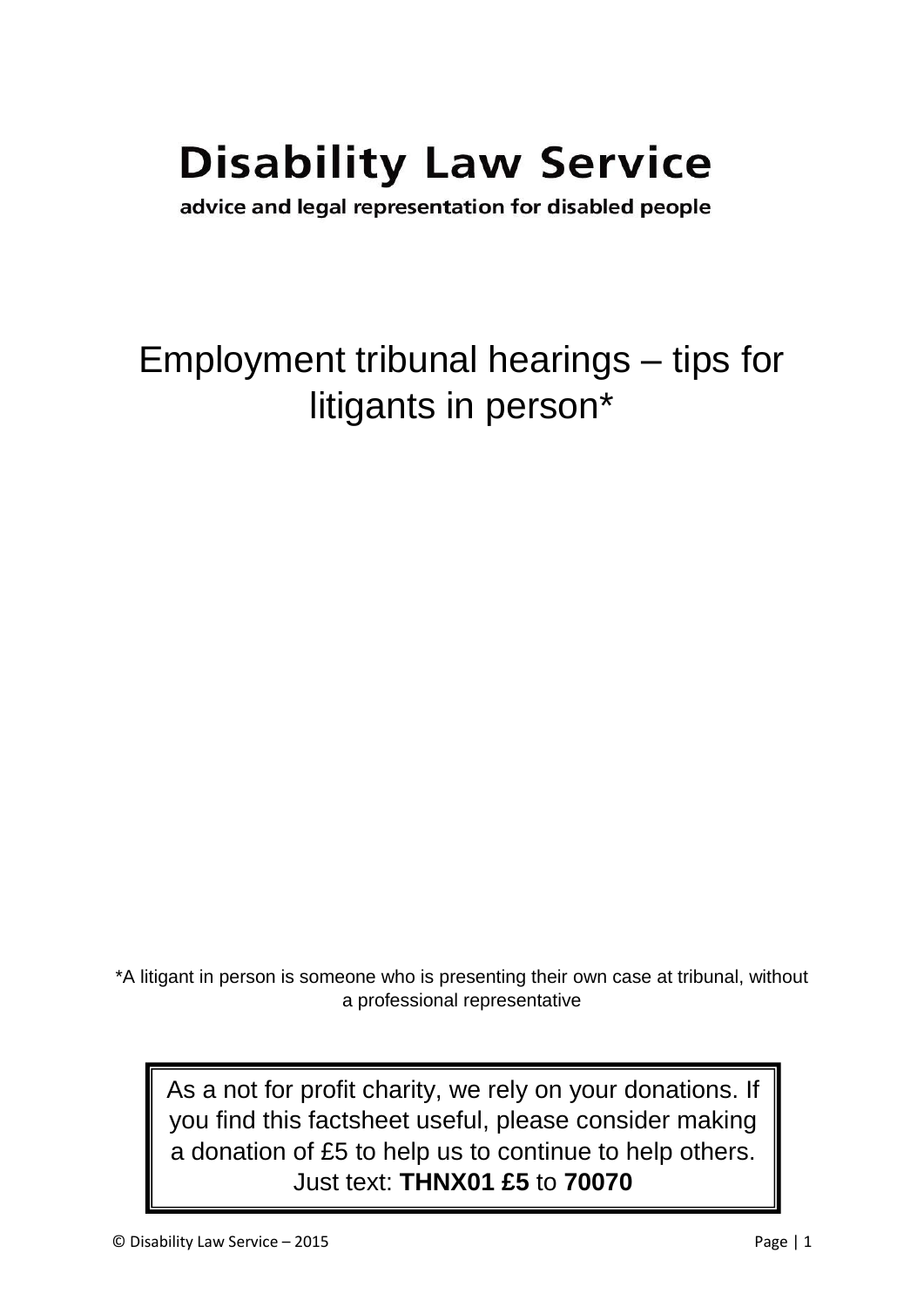### **PREPARING FOR A FINAL HEARING AS A LITIGANT IN PERSON**

 Go and observe a hearing if you are new to the process (hearings are generally in public)

Although hearings can be informal, it can be very stressful if one is unfamiliar with the legal jargon and procedures. It will help demystify some of the process and at least take the edge of complete unfamiliarity off proceedings. If your opponent is likely to be represented by a solicitor or a barrister, try to sit in on a hearing where the respondent is professionally represented, as this will give you a better idea of how to present a case and, more importantly, the process of cross examination. The clerks on duty at the tribunal should be able to point you to such a hearing.

Get familiar with the Tribunal Bundle of Documents

Even if you think you already know the documents quite well, it is still a good idea to proceed at this point as if the case was new to you.

Set yourself up in a quiet room with all the papers on a decent sized desk or table. Equip yourself with a couple of highlighters, a pen, a pad of sticky notes or several in different colours – and either a notebook or computer.

Work your way methodically through the papers, probably starting with the pleadings (that is, the ET1 and the ET3 and any requests for additional information and replies to those requests), then going on to the witness statements, and finally the bundle. Highlight anything you think is important. Stick a sticky note on any document you think is particularly significant. You may want to write brief labels on the sticky notes, or colour-code them in some way. Cross-reference the statements and the bundle: so, for instance, if you think paragraph 23 of Mr Ali's witness statement is inconsistent with something on page 47 of the bundle, annotate both so that you remember. Remember the tribunal will only be interested in relevant matters – that is, matters that pertain to the legal and factual issues in question. Ideally, these will all have been set out in the 'list of issues' defined by an employment judge at a preliminary hearing or sent through by the tribunal (or possibly agreed by the parties beforehand). Remember that the hearing is about whether there has been *unlawful* behaviour by your opponent, not about what feels unfair to you.

At the same time as you are going through the papers, start to create three documents: a chronology, a set of written submissions, and a set of questions for witnesses. So when you notice the inconsistency between paragraph 23 of Mr Ali's witness statement and page 47 of the bundle, make that point in your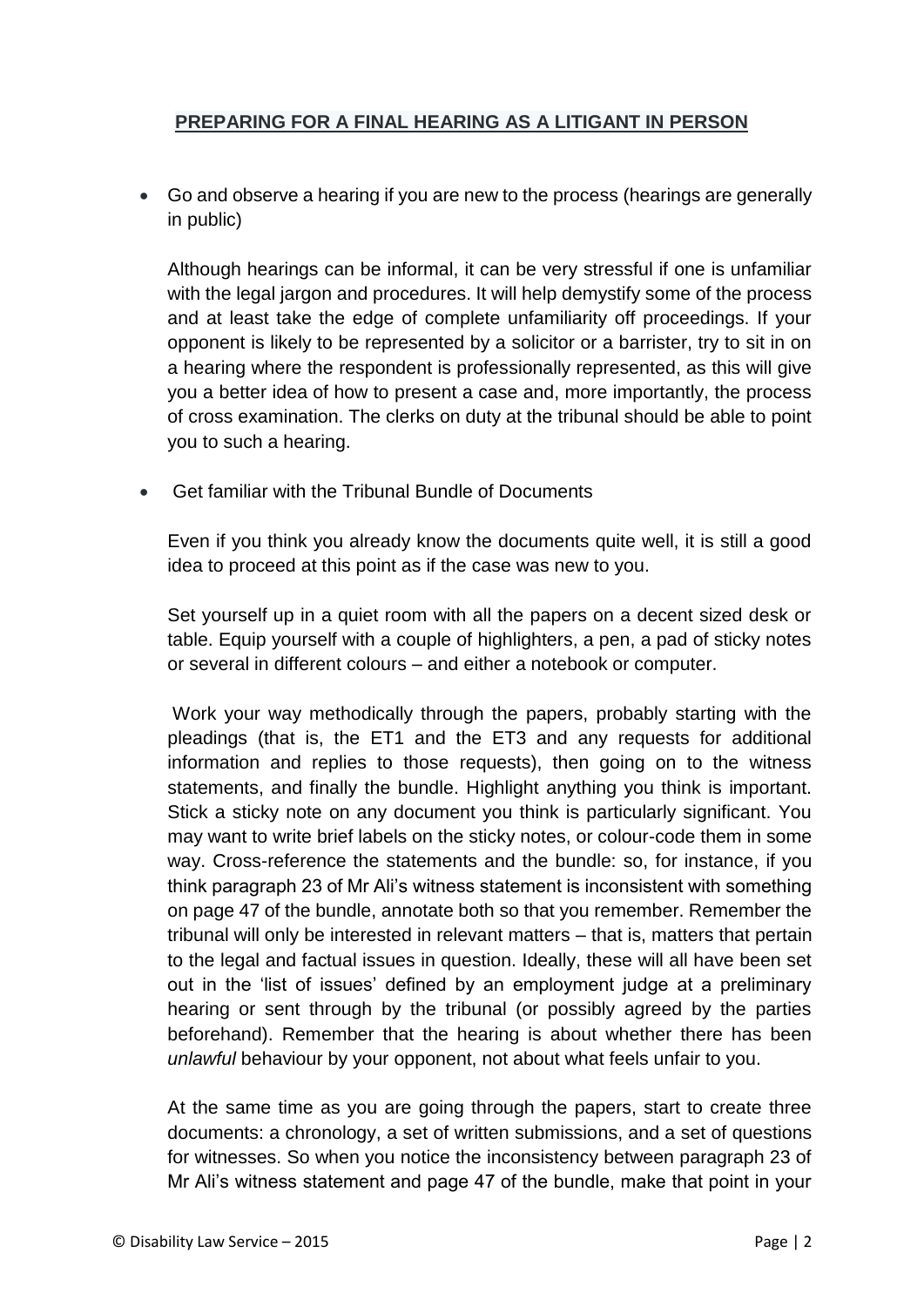draft submissions: and write down some questions to ask Mr Ali about it. Each time you turn a page, you will probably find another date to put in your chronology. An excel spreadsheet or a table in Word will make writing the chronology easier, because you will be able to write the dates down in any order and then sort them automatically into date order at the end.

By the time you have got to the end of your bundle of documents this way, you should have a complete chronology of the case, quite a lot of questions for witnesses, and the beginning of some written submissions. The next thing is probably to organise your questions for the witnesses. Think about which question is for which witness and the order you want to ask the questions. Once you have finished this – or when you want a change- turn to your written submissions, filling in gaps, adding headings or structure, editing out repetition and so on. In the course of doing this if you think of further questions, you can add it to your list of questions for each witness.

There is no quick way of preparing a case. This process will take several hours even for a one-day case. If your case is listed for several days and you have a huge bundle, you can expect to spend many hours working through the papers and gradually refining your cross-examination notes and your draft submissions. But by the time you have finished, you should have a detailed chronology of the case, a first draft of your submissions, and a list of questions for witnesses.

You should also in the process have become thoroughly familiar with all the statements on both sides, and with all the relevant documents. In some ways preparing for a hearing is like revising for an exam: it is necessary to know the material well enough to realise at once when a witness has said something that is inconsistent with his own statement or with the statement of another witness on the same side, or with one of the documents in the bundle.

#### **Questions for witnesses**

There are two views on whether or not it is a good idea to prepare a detailed list of questions for witnesses. Those against say a list of prepared questions reduces your ability to adapt to changing circumstances in the course of the hearing. Those in favour point out that producing a list of questions allows you to prepare in a degree of detail that is hard to achieve in any other way.

We recommend producing Lists of questions if you are a beginner, representing yourself or only appear before a tribunal occasionally.

#### Examination-in-chief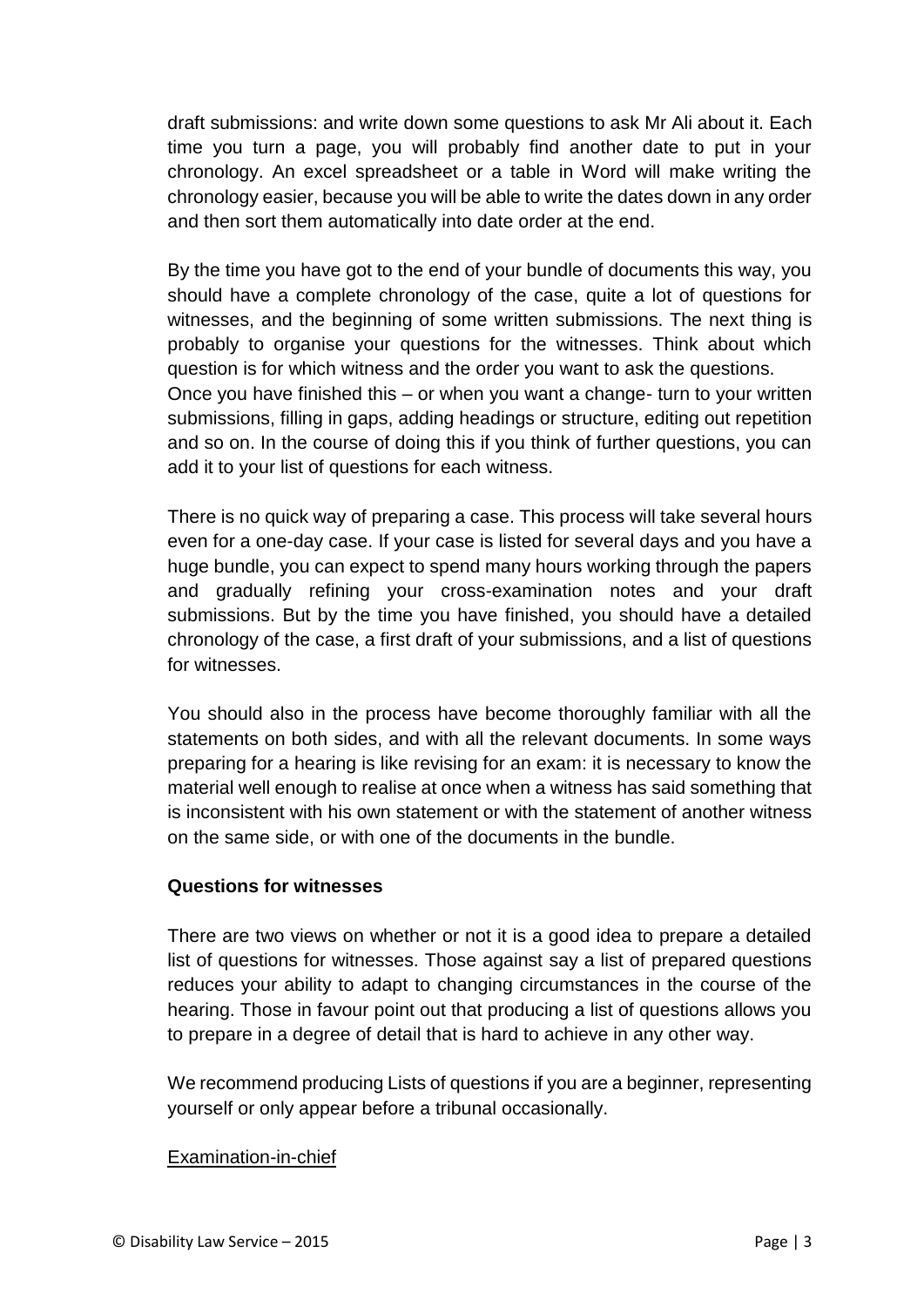Since most witnesses give their evidence by way of a written witness statement (which the tribunal now generally reads before the hearing), there should not normally be a great deal to do in the way of examination-in-chief. Supplementary questions may be needed to respond to points made for the first time in the other side's witness statements. It is not a good idea to rely on supplementary questions to 'fill in the gaps' in your witness statements, as tribunals take the view that the witness statement should encompass all the evidence that that witness wishes to give, and may refuse to allow you to rectify any omissions this way – plus your opponent could refer in their submissions to the fact that what may be important evidence has not been put in a witness statement and make submissions about your credibility and/or your recollection of events.

Please note that leading questions are frowned upon in examination-in chief, i.e. you cannot put a question to a witness that gives a clue to the response you expect.

#### Cross-examination: (Best to use leading questions here)

Cross-examination will normally require much more detailed preparation. This is probably the most difficult job you have to do.

There are essentially two things you are you are trying to do in crossexamination. The first is to get the witness to give evidence that the tribunal will accept, but which will assist your case more than theirs. So, for if you are acting for Said Ali, when you cross examine John Spencer, you will want him to confirm that he congratulated Mr Ali on his performance at his probationary review, that he had had feedback that the patients liked his gentle and respectful manner with them, that he was generally happy with Mr Ali's work thereafter, and that he though highly enough of him to promote him in June 2014. John Spencer probably won't deny any of this, especially the parts that are clear on the face of the documents, but he is unlikely to have seen fit to emphasis these points of his own accord either.

This is quite a good example of the kind of situation in which the order of questions can be important. If you just start by asking John to confirm that he thought well of Mr Ali, he may be inclined to hedge. But if you set this up by asking him specific factual questions about patient feedback, the probationary review and the promotion, it will be much harder for him to do anything but agree with your follow-up – "So you must have had quite a high opinion of Mr Ali at this point?"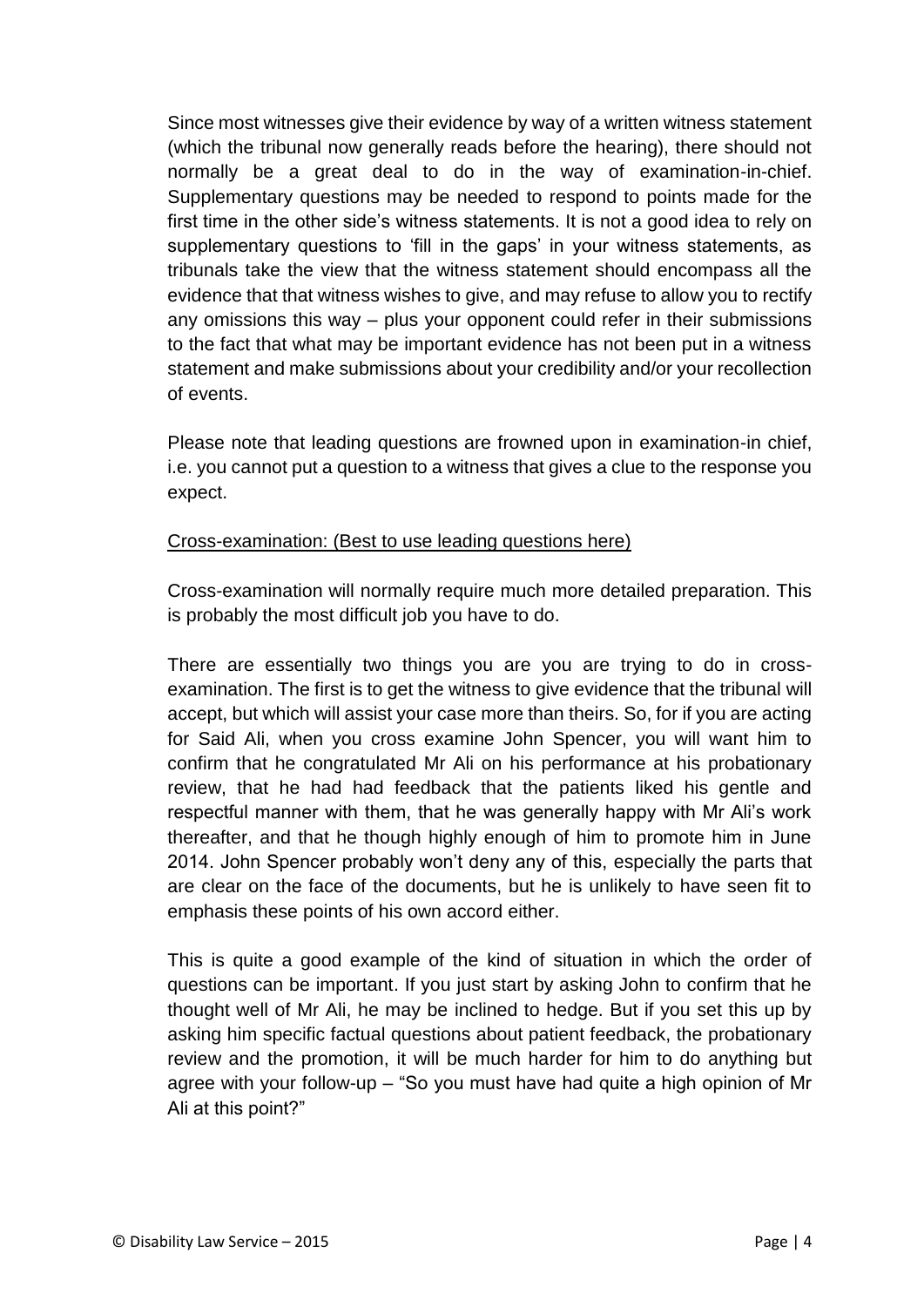The second purpose of cross examination is to undermine the parts of the witness's evidence that harm your case, by demonstrating that it is careless, mistaken or untruthful. **PS: Do not call a witness a liar!**

The aim of all cross-examination is to persuade the tribunal to find in your favour. Claimants are often disappointed that Respondent witnesses rarely admit to have having been untruthful, and continue to insist on their version of events even after the holes in their story have been pointed out. This is to be expected. By the time a witness gives his evidence, she has either decided to lie or, more likely, convinced him or herself that their version of events is true. If cross-examination has shown that the respondent's evidence is inconsistent with the documents in ways their witnesses cannot coherently explain, that is enough. It is worth pushing witnesses far enough to demonstrate to the tribunal that their story is thoroughly implausible; but there is no need to go further than that and try and bully them into admitting that they have been lying or talking nonsense.

#### **Sample Cross Examination:**

*The witness is a manager who claims to have been unaware that the claimant, whom she appointed, was disabled at the time she dismissed him for poor performance. In the papers, there are two probationary appraisals conducted by the manager that say that the claimant was trying his best and was responsive to feedback. The job is not a difficult one, and on paper, the claimant is over qualified for it. The manager says that she knew the claimant was dyslexic, but did not think it was serious enough to amount to a disability for the purposes of the Equality Act 2010.*

#### *Wrong way to go about questions –*

*Q: You knew Derek was dyslexic didn't you? (This much is uncontroversial)*

*Q: You knew he was intelligent enough to get a first class degree in history? (This will give the witness an opportunity to wriggle with something like s/he interviews lots of new staff and couldn't remember his exact qualifications)*

*Q: So if he was underachieving in this junior role it must have been because of his dyslexia? (This is an open invitation to the witness to think of some other plausible reason – like s/he thought he was over-qualified for the role and not very well motivated. She can be challenged on her own assessment in his probationary reviews that he was doing his best, but now she knows where the questioning is going she may say that this was an over-generous assessment in an attempt to motivate him.)*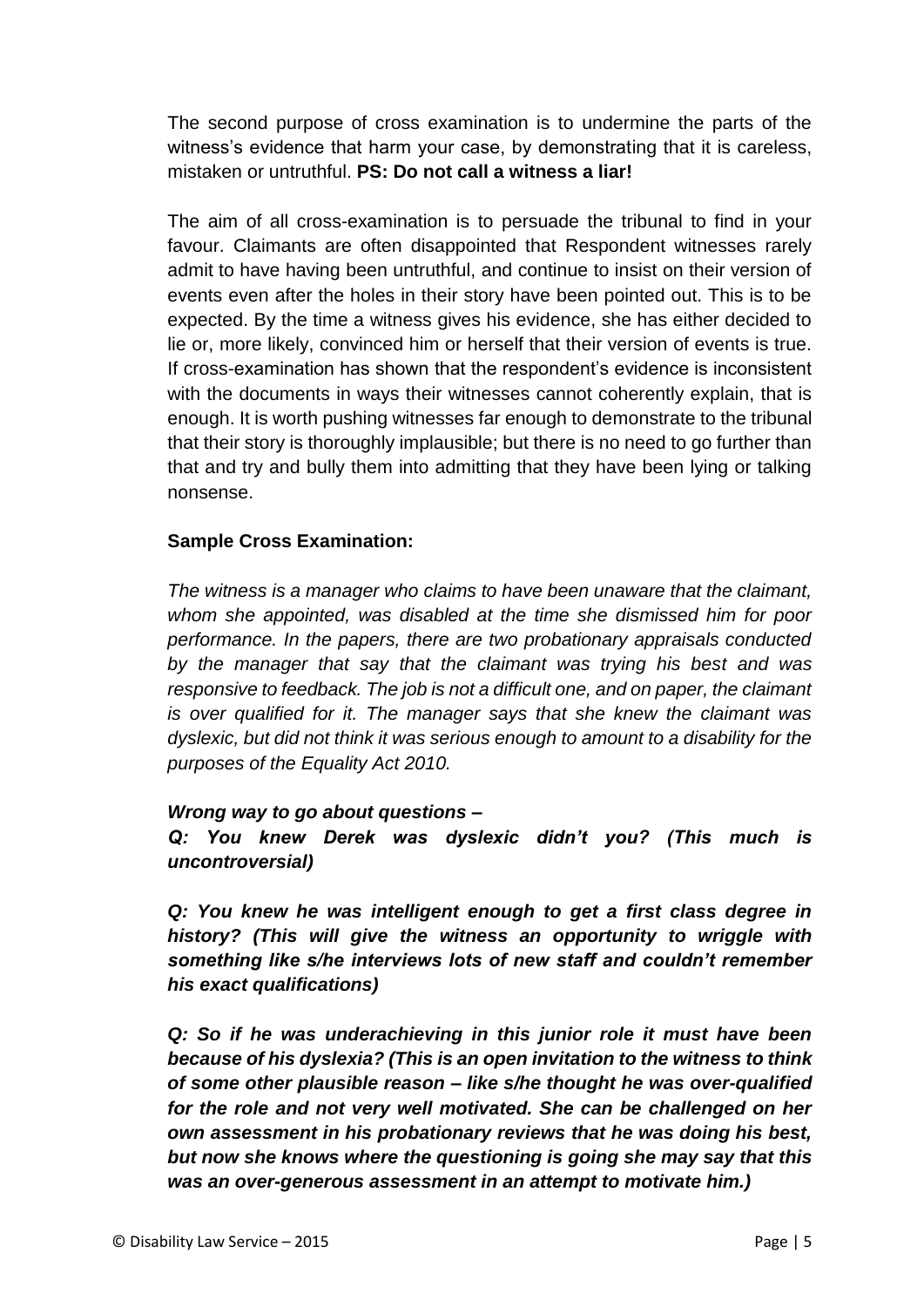*Right way to cross-examine a witness:*

*Q: You appointed Derek? (There is no reason why she should deny this).*

*Q: You read his CV? (Reading his CV before interview or appointing him was obviously the right thing to do, so 9 out of 10 personnel managers will say "yes" even if they have no specific memory of having done so).*

*Q: So you knew he had a first class degree? (This is hard to deny – the CV is there in the bundle, and she has just admitted to having read it).*

*Q. You did not require a graduate at all in this role? (She is unlikely to deny this – she knows that the person specification is in the bundle).*

*Q: You conducted the two probationary reviews? Again, she cannot sensibly deny this.*

*Q: Did you conduct them fairly and accurately to the best of your ability? Again, there is only one answer to this.*

*Q: So you stand by your assessment that Derek was doing his best? (Now she is in a place where it is difficult for her to deny this too).*

*Q: And that he was responsive to feedback? (Similarly).*

*Q: But he was under-performing so badly that you had to dismiss him? (She has to say yes to this because it is at the heart of her case).*

*Q: You knew he was dyslexic? (In this context, the question is going somewhere).*

*Q: Given that you knew Derek was able and doing his best, that was the obvious explanation for his difficulties wasn't it? (All the likely alternative explanations have been ruled out, so it is difficult for the witness to deny this now!)*

Cross-examine on the documents, where they are relevant – for example, pointing out any inconsistencies between them and/or oral evidence. If there is a document that supports your case, make sure that you draw the tribunal's attention to it – do not just assume that the tribunal will read the document of its own accord (unless it is referred to in a witness statement, when the tribunal will certainly read it).

On the day, keep a note of the responses given by your opponent's witnesses – this can be difficult if you do not have anyone to assist you in this, but it can be very important, as you can add their actual responses to the points you wish to make in submission at the end of the hearing, and the submissions thereby become more weighty and convincing. A tribunal will always give you time to note down answers, and if you have 'scored a point' off your opponent (ie, they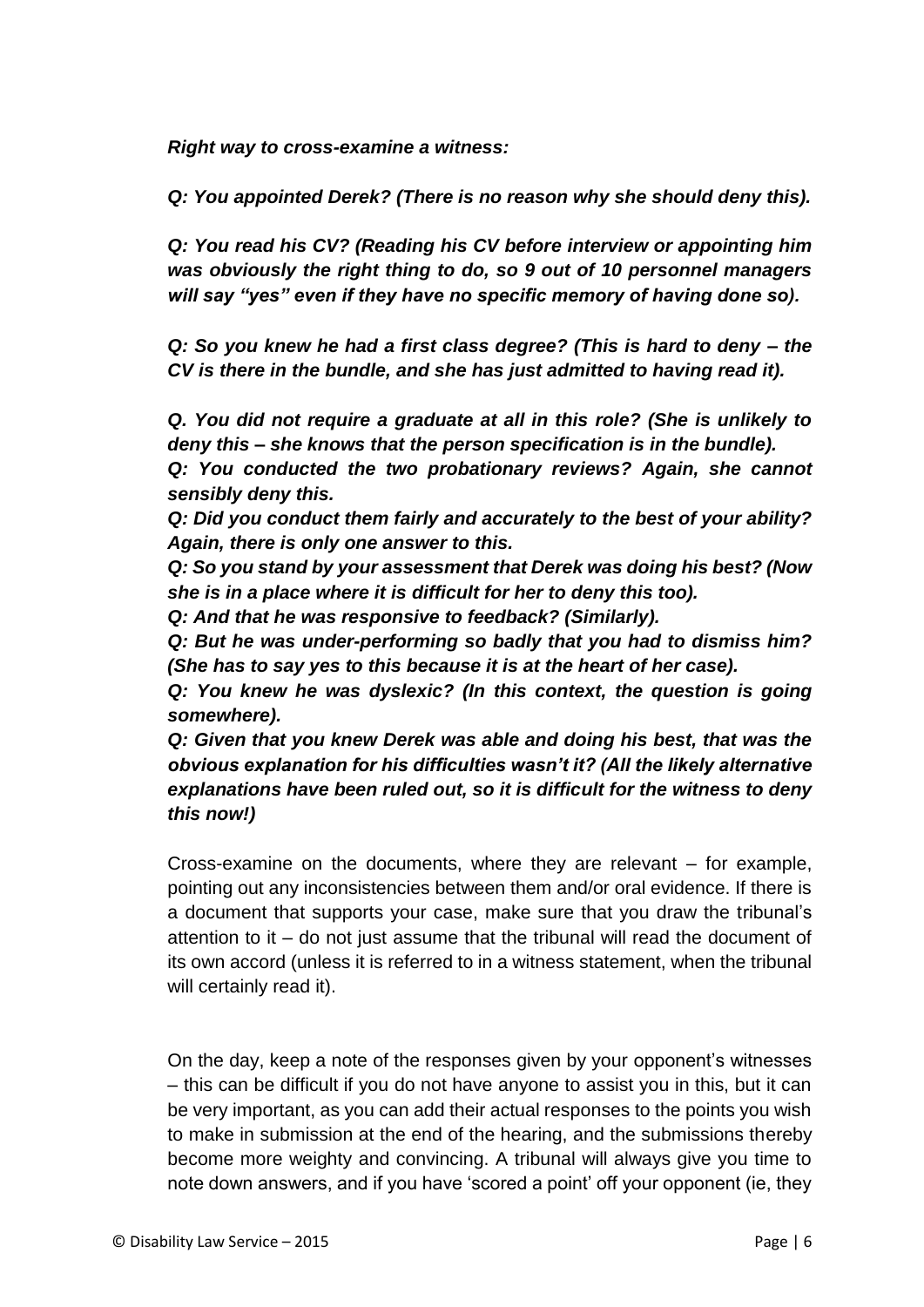have admitted something that is crucial to your case), it can be unnerving for them for you to obviously take this point by writing it down.

You may end up with lengthy notes – it is a good idea to write the time at the end of each page of your notes (and the day if it is a multiday hearing). This is so you can quickly cross-reference your notes to your submissions. So, for example, if the manager in the above example makes a crucial concession at 11.30am on Day 2 of the hearing, note this on your draft submissions.

The tribunal will generally take full notes of the hearing itself.

(You are also given an opportunity to re-examine your own witnesses – the purpose of this is to 'salvage' damaging evidence that may have been given in cross-examination, for example, by clarifying what your witness (including you) really meant. You do not have to use this opportunity to 'rebuild' your case, if you feel no real damage has been done by the process of cross-examination)

#### **Submissions**

This is your final opportunity to persuade the tribunal of your case. You will be given time at the end of the hearing to address the tribunal – the time 'slot' allocated may have been discussed at the start of the hearing.

Your starting point should be the list of issues (even if these were not agreed at a preliminary hearing, many tribunal hearings start, especially if there is a litigant in person, with the employment judge defining the legal issues to be decided). State the facts you rely on to support your claim, and the evidence that has come out to support those facts, and why (if you can) you feel the legal tests you have to meet have been satisfied (the tribunal will do this in any event, however). For example, if you need to establish that your opponent should have been aware that the effects of a disability were responsible for poor performance, as in the above example, briefly cite the facts that support this contention, together with the relevant evidence, whether from the documents or from oral evidence, to support this. Include submissions as to why your evidence should be preferred – for example, was a witness evasive in giving evidence, did you have to put a question to them several times, are there any contradictions in the evidence, whose version of events is, on the balance of probabilities, more plausible?

Please note you will not be permitted to raise new evidence in submissions, only refer to evidence given during the process of examination in chief, crossexamination and re-examination.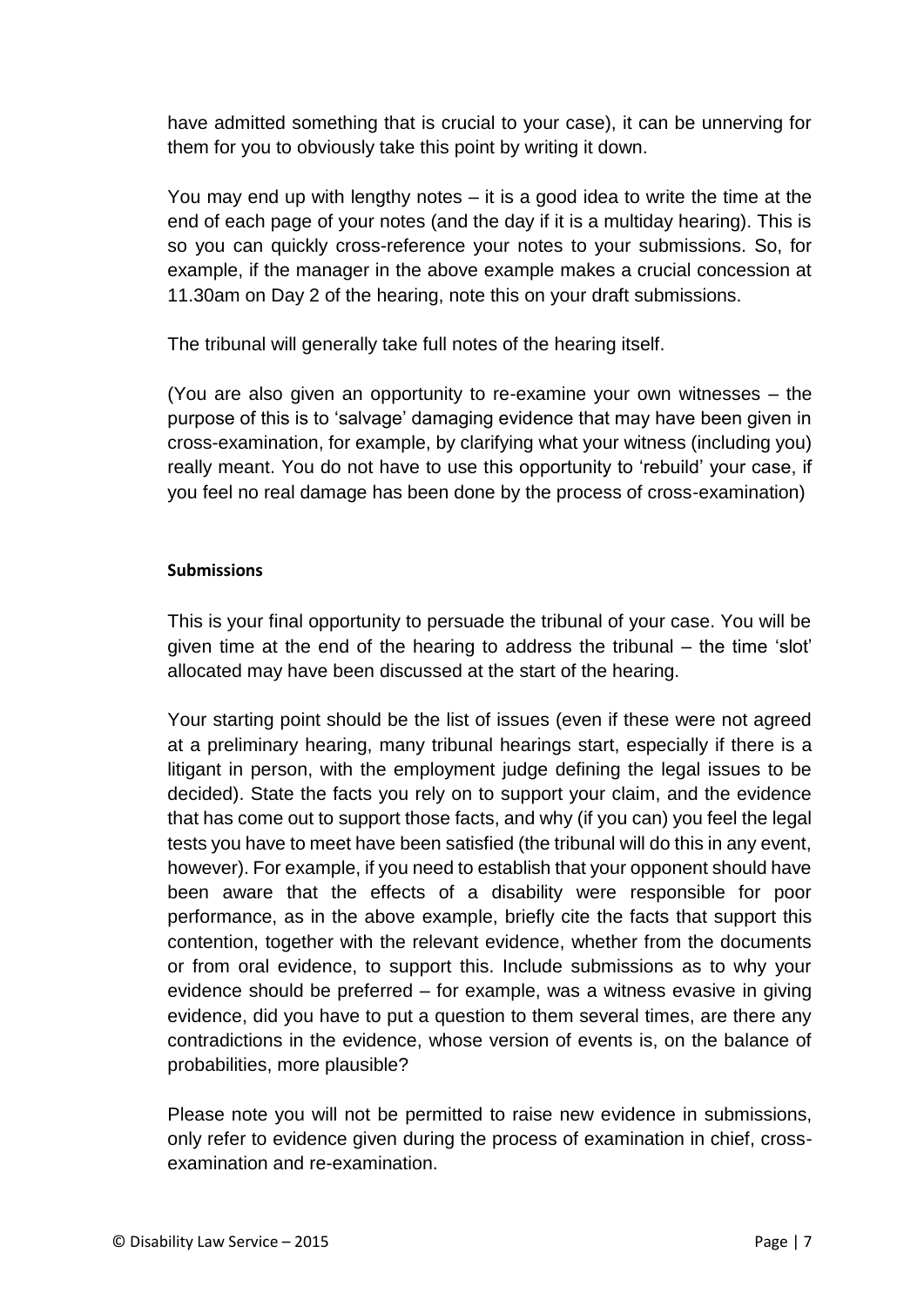You may, if time permits, write down all the points you want to make in submissions, and either read them out to the tribunal or give them to the tribunal (and your opponent) to read themselves.

On the day, once the tribunal has heard the submissions, it will adjourn for a period to make its decision. If an oral judgment is given at the end of the hearing, the employment judge will always give full reasons for the tribunal decision. You can ask for written reasons if this is the case, though you might also want to note down at the time why you have won/lost. Sometimes, if there is insufficient time to give the judgment orally on the day, judgment will be 'reserved', ie, a written judgment with reasons sent to the parties later.

As a not for profit charity, we rely on your donations. If you find this factsheet useful, please consider making a donation of £5 to help us to continue to help others. Just text: **THNX01 £5** to **70070**